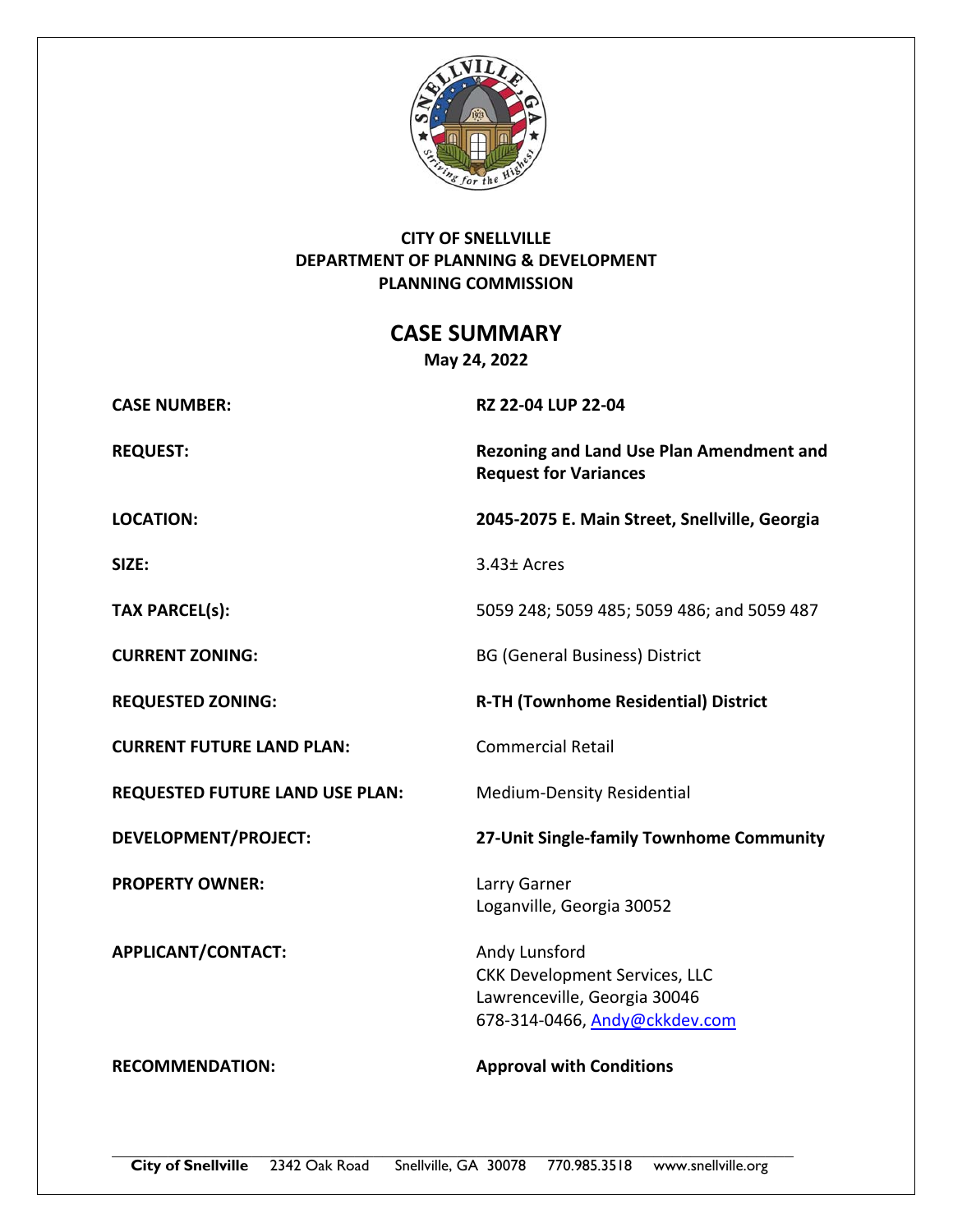

# **CITY OF SNELLVILLE DEPARTMENT OF PLANNING & DEVELOPMENT PLANNING COMMISSION**

# **CASE ANALYSIS**

**May 24, 2022** 

**TO: The Planning Commission** 

**MEETING DATE:** May 24, 2022

**FROM: Identify Last Line State Server Server State Server Server State Server Server State Server Server Server Server Server Server Server Server Server Server Server Server Server Server Server Server Server Server** Department of Planning and Development

**CASE NUMBER: RZ 22‐04 LUP 22‐04** 

## **FINDINGS OF FACT:**

The Department of Planning and Development has received applications from CKK Development Services, LLC (applicant) and Larry Garner (property owner) requesting to amend the Future Land Use Map and Official Zoning Map, and request for variances from the Unified Development Ordinance for a small townhome development on a 3.43± acre site located at 2045‐2075 E. Main Street, Snellville.

The applicant intends to develop the property and construct a 27-unit/lot single-family townhome community with open space having a total gross site density of 7.87 units per acre.

The townhomes are to contain a minimum of 1,800 sq. ft. in size with each unit containing a 2‐ car garage. Front elevations will consist primarily of brick, stacked stone, or shake with fiber cement siding accents. The sides and rear of the homes will include a 3‐feet high brick or stacked stone water table, with the remainder being fiber cement siding.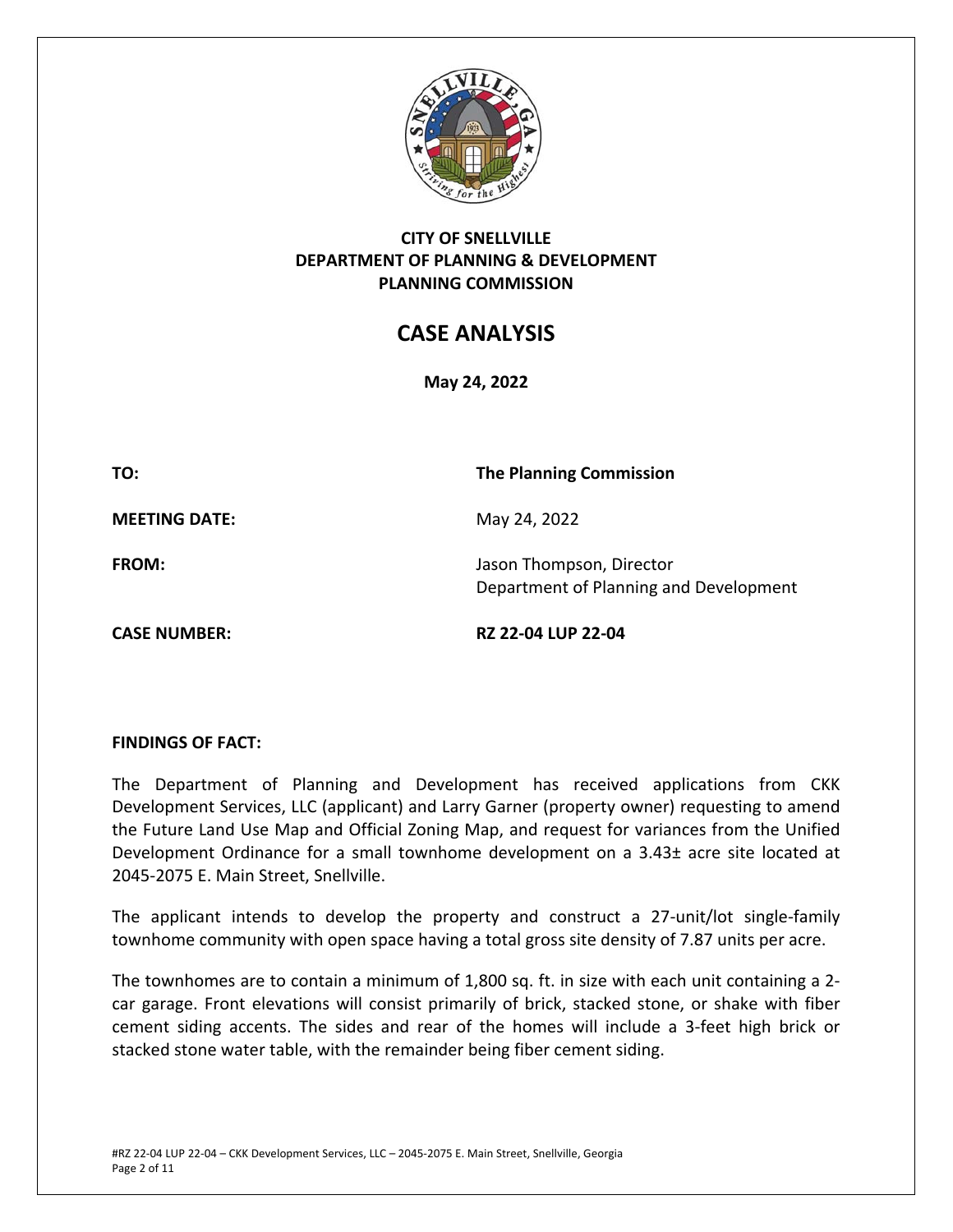#### **BACKGROUND:**

The 3.43± acre site is comprised of four (4) undeveloped parcels located at the northeast intersection of Hickory Station Drive and U.S. Highway 78 (E. Main Street) and directly adjacent to the Olde Hickory Village subdivision. The subject property is also adjacent to a vacant restaurant property, zoned BG (General Business) District to the west. Nearby properties include the many commercial uses commonly found along the U.S. Highway 78 commercial corridor.

The 3.43± acre site was originally rezoned in August 2000 from RS-180 (Single-family Residential) District and BN (Neighborhood Business) District to BG (General Business) District with conditions (case #RZ 00-06) for a 37,600 sq. ft. mixed office-commercial-retail project that was never developed.

In December 2015, a rezoning change in conditions (case #RZ 15‐06) was approved for a 29,400 sq. ft. mixed medical office‐daycare‐retail project that again was never developed.

#### **REQUEST:**

The applicant is requesting to rezone the 3.43± acre site from BG (General Business) District to R‐TH (Townhome Residential) District and amend the 2040 Comprehensive Plan Future Land Use Map (FLUM) from Commercial Retail to Medium‐Density Residential for the development of 27‐unit/lot residential townhomes, with a gross density of 7.87 units per acre with 46,121 sq. ft. (1.06 acres) of open space.

The applicant is also requesting several variances from the Unified Development Ordinance as follows:

- A. Variance from Sec. 202‐6.6. (Dimensional Standards) to reduce the 40 feet minimum site setback (not along streets) to 30 feet where abutting Olde Hickory Village to the north.
- B. Variance from Sec. 201-3.3.E.1. (Small Residential Building Standards) to allow the combined area of the front building façade area to exceed more than 40% for windows and doors.
- C. Variance from Sec. 201‐3.3.E.2. (Small Residential Building Standards) to not require a front porch or stoop.
- D. Variance from Table 401‐4.2. (Streetscapes Required) to allow the existing 5‐feet wide sidewalk and 2-feet wide planter strip to remain 'as-is' within the E. Main Street public right‐of‐way.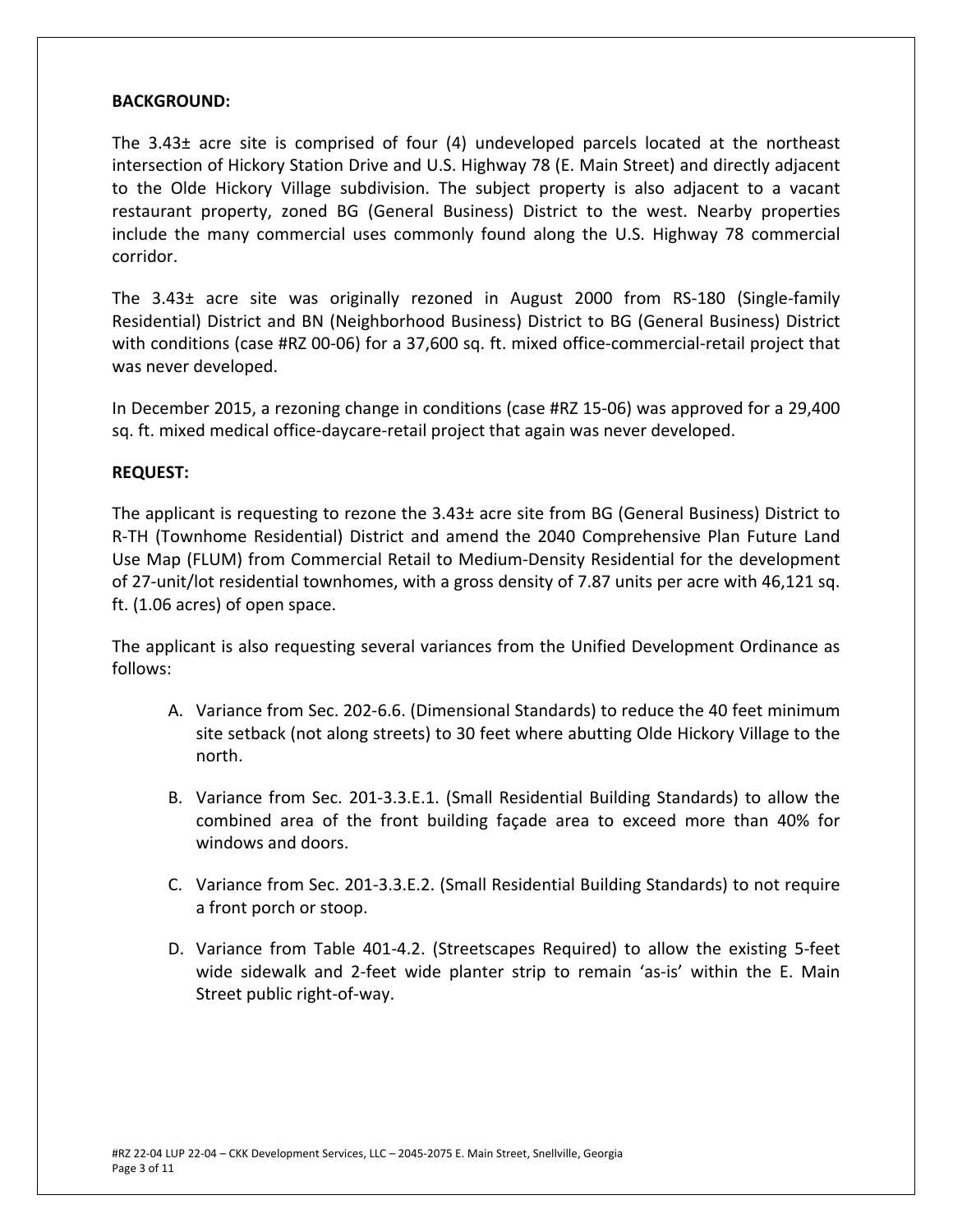#### **SNELLVILLE 2040 COMPREHENSIVE PLAN RECOMMENDATION:**

The subject property is located at the eastern portion of the *Highway 78 East Character Area* (shown in green below).





#### Existing Character Description

The Highway 78 East character area is one of the least developed within Snellville, consisting mostly of isolated retail uses and undeveloped parcels. There are several new residential developments off the highway, including townhomes and single‐family homes on smaller lots. Farther east, undeveloped, wooded lots next to the highway make for a more scenic drive. There are fewer individual curb cuts along this portion of the highway because of shared driveway access and large undeveloped tracts.

Many segments are missing sidewalks. This portion of US 78 is one of the few major roads in Snellville that has not already been developed as strip commercial, and there is an opportunity to encourage clustered, connected development at key intersections while preserving some frontage as undeveloped land or residential development.

#### Predominate Land Uses

The predominate land uses include commercial/retail, low‐density residential, medium‐ density residential, and undeveloped land.

#### Vision

The vision for the character area is *'a corridor with high developed activity nodes, containing a mixture of uses with a pedestrian scale and infrastructure to support walking and*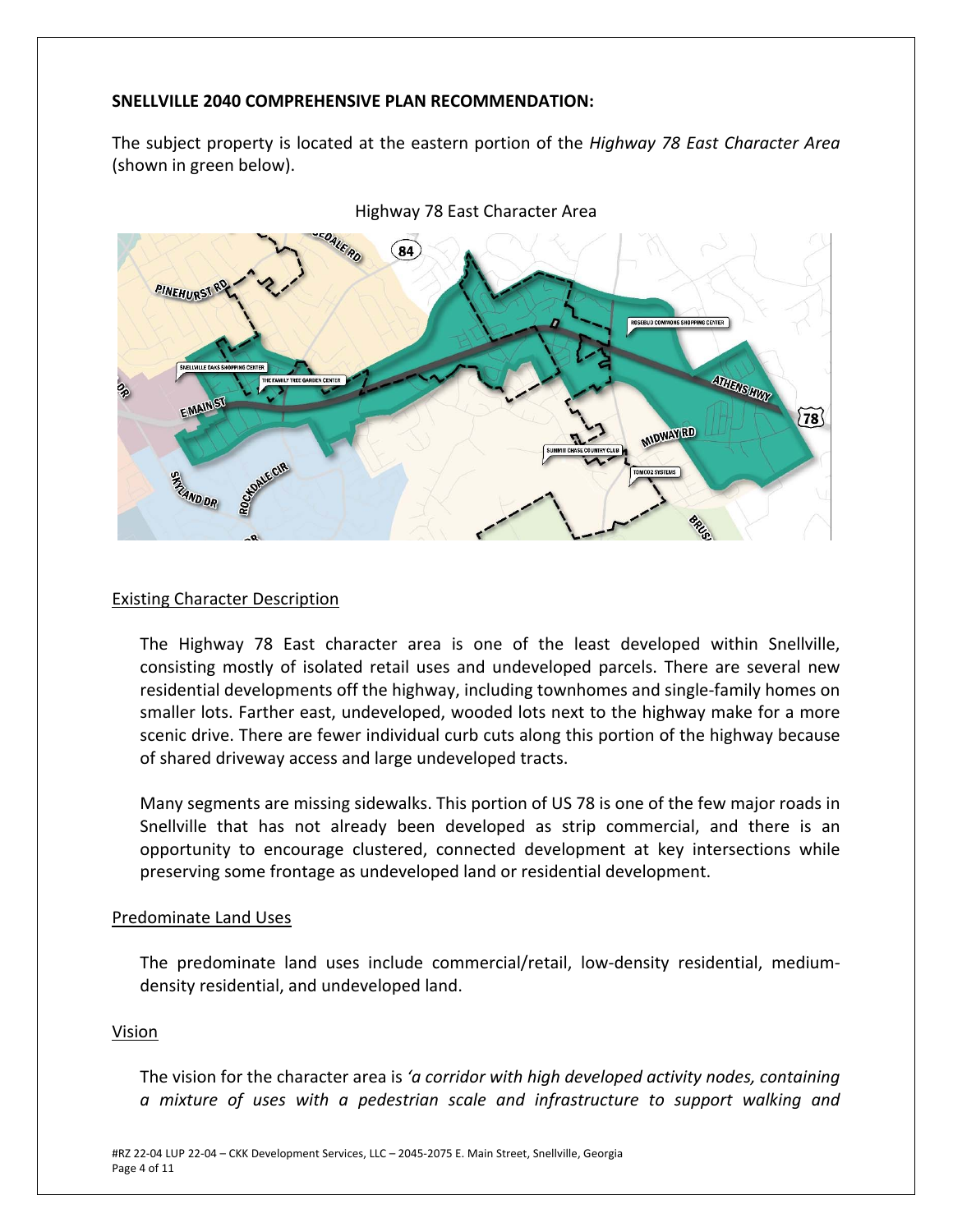*bicycling. The high school is a major center of activity within the character area. Open green space or low‐density residential land uses will frame the space around the nodes, which are envisioned at the intersections of US 78 with Grayson Parkway and Rosebud Road.'* 

#### Key Implementation Strategies

- Create new zoning designation for areas within specified activity nodes. This should permit a mixture of land uses, similar to the Towne Center, but at a smaller scale. A connected street grid network with small blocks and wide pedestrian walkways should be required as properties are redeveloped. Streets should include landscaping, pedestrian‐scale lighting, and street furniture. Public gathering areas should be encouraged. Buildings should be limited to no more than three stories and should include facade variation and fenestration. Parking should be located to the rear or side of buildings.
- Prohibit retail and encourage residential development in areas located between activity nodes.
- Construct gateway feature along US 78 to signify entrance into the city.
- Control and limit access points to US 78.
- Require inter-parcel access between developments and parallel access roads where possible.
- Implement the planned greenway route along US 78

## **LAND USE PLAN AMENDMENT ANALYSIS:**

The applicant proposes to amend the Snellville 2040 Comprehensive Plan Future Land Use Map from Commercial Retail to Medium‐Density Residential, which is a *Considered* future land use category for the requested R‐TH zoning as shown in the table below.

|                            | <b>Future Land Use Category**</b>                                       |                         |                            |                    |                     |                      |                      |                |                        |                            |                              |
|----------------------------|-------------------------------------------------------------------------|-------------------------|----------------------------|--------------------|---------------------|----------------------|----------------------|----------------|------------------------|----------------------------|------------------------------|
|                            | $A = Appropriate$<br>$C = Considered$<br><b>Blank = Not Appropriate</b> | Low Density Residential | Medium Density Residential | Coimmercial Retail | Office/Professional | Industrial Mixed-Use | Public/Institutional | Health Village | Towne Center Mixed Use | Hwy. 78 East Activity Node | North Rd. Redevelopment Area |
| District*<br><b>Zoning</b> | RS-30: Single-family Residential District                               | A                       |                            |                    |                     |                      |                      |                |                        |                            |                              |
|                            | RS-15: Single-family Residential District                               | A                       |                            |                    |                     |                      |                      |                |                        |                            |                              |
|                            | RS-5: Single-family Residential District                                | A                       | C                          |                    |                     |                      |                      | C              |                        |                            |                              |
|                            | R-DU: Duplex Residential District                                       |                         | A                          |                    |                     |                      |                      |                |                        |                            |                              |
|                            | <b>R-TH: Townhouse Residential District</b>                             |                         | $\overline{C}$             |                    |                     |                      |                      | A              | A                      | $\overline{A}$             | $\overline{A}$               |
|                            | RM: Multifamily Residential District                                    |                         |                            |                    |                     |                      |                      | C              | C                      | C                          | C                            |
|                            | RX: Mixed Residential District                                          |                         | C                          |                    |                     |                      |                      |                |                        |                            |                              |
|                            | <b>RO: Residential for Older Persons District</b>                       | A                       | C                          |                    |                     |                      |                      | C              | А                      |                            |                              |

|  |  | Table 2. Future Land Use Categories and Corresponding Zoning Districts (as amended 2-28-2022) |
|--|--|-----------------------------------------------------------------------------------------------|
|--|--|-----------------------------------------------------------------------------------------------|

#RZ 22‐04 LUP 22‐04 – CKK Development Services, LLC – 2045‐2075 E. Main Street, Snellville, Georgia Page 5 of 11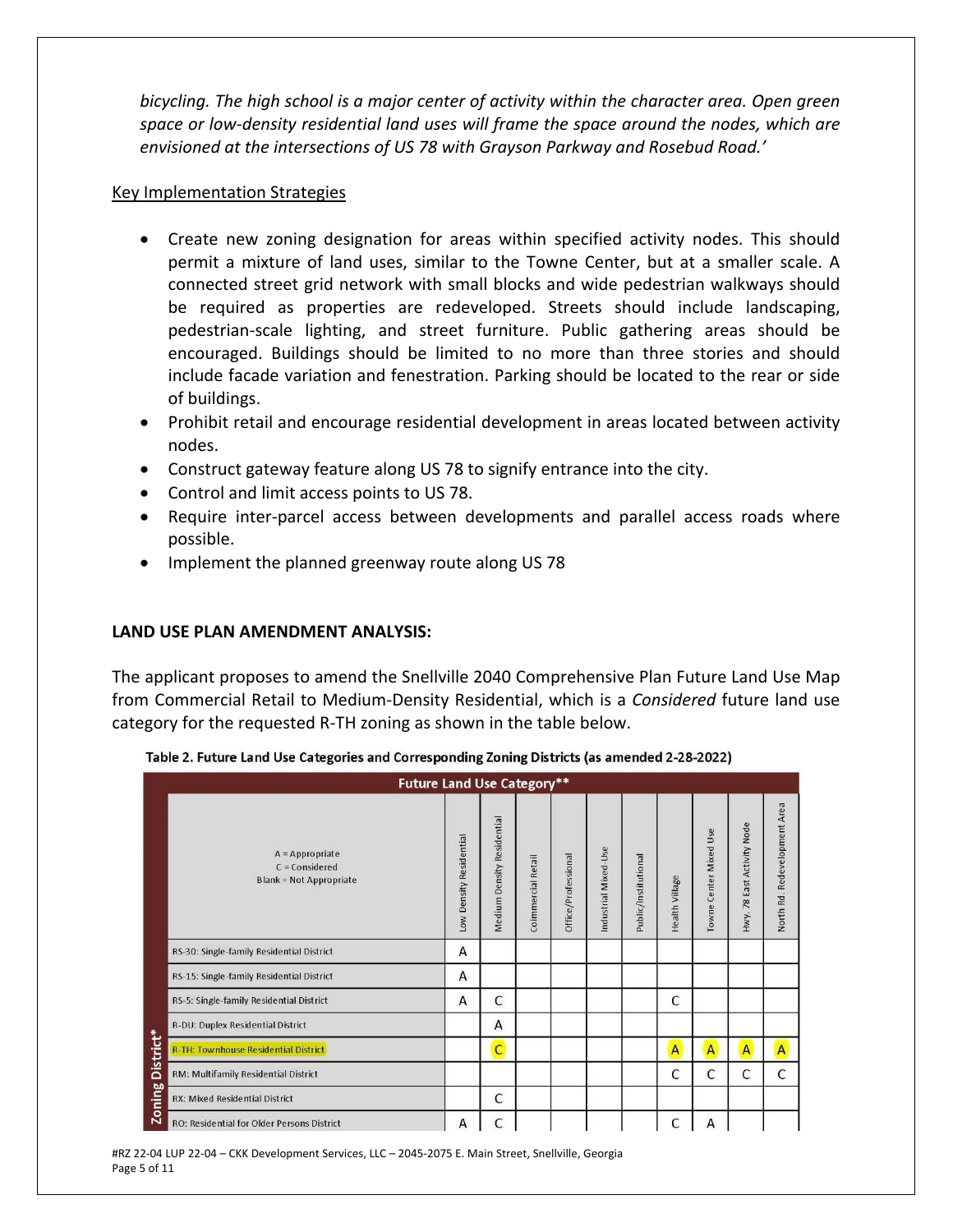The Medium‐Density Residential future land use category is described as single‐family residential areas with 4 to 8 units per acre. The proposed townhome project consisting of 27‐ units/lots is 7.87 units per acre (27 units divided by 3.43 acres) and less than the 8‐unit maximum allowed for the Medium‐Density Residential future land use category.

## Compliance with 2040 Comprehensive Plan

In the Snellville 2040 Comprehensive Plan, the following Land Use and Housing *Goals* provide support for the proposed development:

- Goal LU-5: Strongly discourage the development of additional strip commercial uses.
- Goal H-2: Ensure housing stock remains affordable.
- Goal H-3: Encourage the development of a diversity of housing types.

And, the following Land Use, Housing, and Economic Development *Policies* provide additional support for the proposed development:

- LU-2.1: Encourage compatible uses, both residential and commercial, and the utilization of transitional zones and buffers between residential and non‐residential development.
- H-2.1: Promote Snellville as an affordable alternative to intown housing.
- H-2.2: Encourage the construction of housing types that appeal to young families.
- H-2.3: Pursue more options for quality workforce housing.
- H-2.4: Support the development of housing that is within the financial reach of households on fixed incomes.
- ED-6.3: Ensure attractive, affordable housing is available for younger households.

# **R‐TH – TOWNHOME RESIDENTIAL DISTRICT REGULATIONS:**

PURPOSE: This zoning district is intended exclusively for single‐family attached dwelling units, villas and customary accessory uses and structures. R-TH districts are located where public water supply and sewerage facilities are available and where there is a direct access to collector streets, major streets or State routes.

Sec. 202-6. of Article 2 of Chapter 200 of the UDO contain the R-TH District regulations including the following: Use Provisions; Architectural Standards; Site Development Standards; Dimensional Standards; Building Placement; Bulk and Mass; and R‐TH Design Standards.

The applicant/developer shall be required to meet these requirements, except where concurrent variances are approved at time of zoning approval. Unless approved as a concurrent variance at time of zoning approval, variances are to be considered by the Snellville Board of Zoning Appeals, unless authority is granted by the UDO to the Director of Planning and Development for Administrative Variance consideration and approval.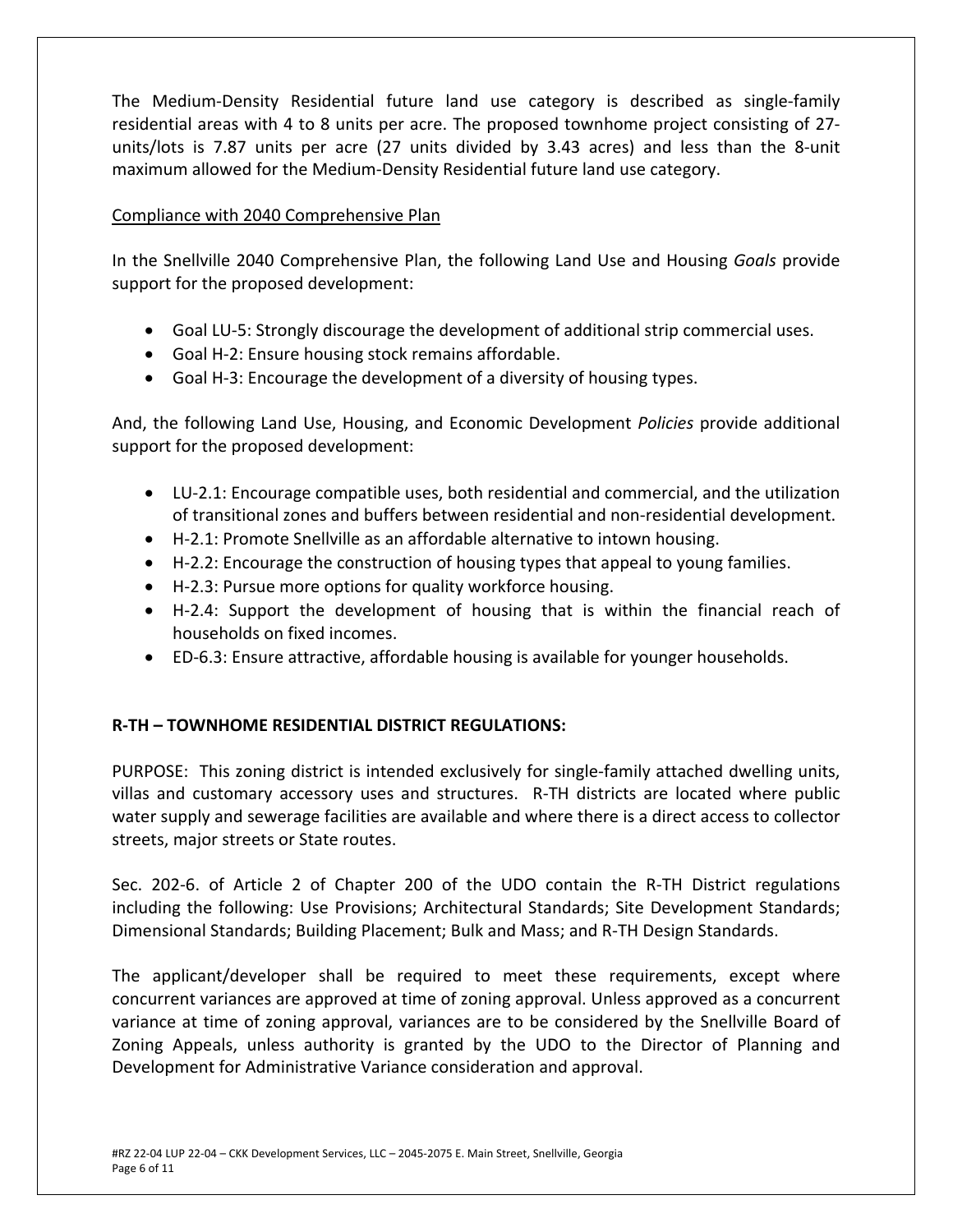#### **REZONING SITE PLAN ANALYSIS:**

The submitted rezoning site plan shows the entire  $3.43\pm$  acre site and adjacent properties. There is a proposed fifty foot (50') right‐of‐way/street which connects to Hickory Station Drive that serves as the sole public street for the gated Olde Hickory Village residential subdivision. The proposed new street terminates with a cul-de-sac located at the eastern property line, where seven (7) guest or overflow parking spaces are also shown.

The 27‐unit/lot site contains four (4) buildings, one of which, located on the northern portion of the site and adjacent to Lots 1-5 Block A Olde Hickory Village, contains eight (8) townhome units with the second building just to the east and adjacent to Lots 6‐9 Block A Olde Hickory Village containing seven (7) townhome units. The remaining two buildings are located at the southern portion of the site, each containing six (6) townhome units.

The site contains five (5) open space areas ranging in size from 2,905 sq. ft. to 21,060 sq. ft. for a total of 46,121 sq. ft. (1.06 acres) being established as open space, exceeding the twenty‐ percent (20%) minimum open space requirement by 16,239 sq. ft. Open Space #4 which is centrally located between the two 6‐unit buildings contains a mail kiosk.

There is a notation on the site plan that stormwater detention for the site will be provided using the existing detention pond for the Olde Hickory Village subdivision. Stormwater capacity availability will be confirmed by the City Engineer during site development plan review and in accordance with the City's stormwater management regulations in Article 4 of Chapter 400 of the Unified Development Ordinance.

The site plan shows modification of the Hickory Station Drive center median, where the OHV guest call box is located, for vehicle egress from the proposed development onto Highway 78. The proposed modification will need to be thoroughly evaluated by the City Engineer to ensure no sight distance issues or conflict with the call box location and operation.

There is a fifty (50) foot front setback and landscape strip adjacent to Highway 78 and Hickory Station Drive. In accordance with the R‐TH design criteria, the landscape strip shall be planted per the landscape regulations in Sec. 207‐3 and shall include a decorative fence or wall and an entrance monument. Fencing is to be constructed as a solid brick or stacked stone wall, or as a wrought iron‐style fence with brick or stacked stone columns, spaced no more than 30 feet on‐ center.

The following review comments are provided by the City Engineer:

- 1. The proposed curb cut location will displace the call box serving Olde Hickory Village and proposed traffic flow appears to create conflict with the gated community circulation.
- 2. There is concern with the sight distance from proposed curb cut for inbound traffic from east along decel lane. They need to keep the sight triangle clear the current monument signage, as well as vegetation is obstructing view shed. This is to be measured from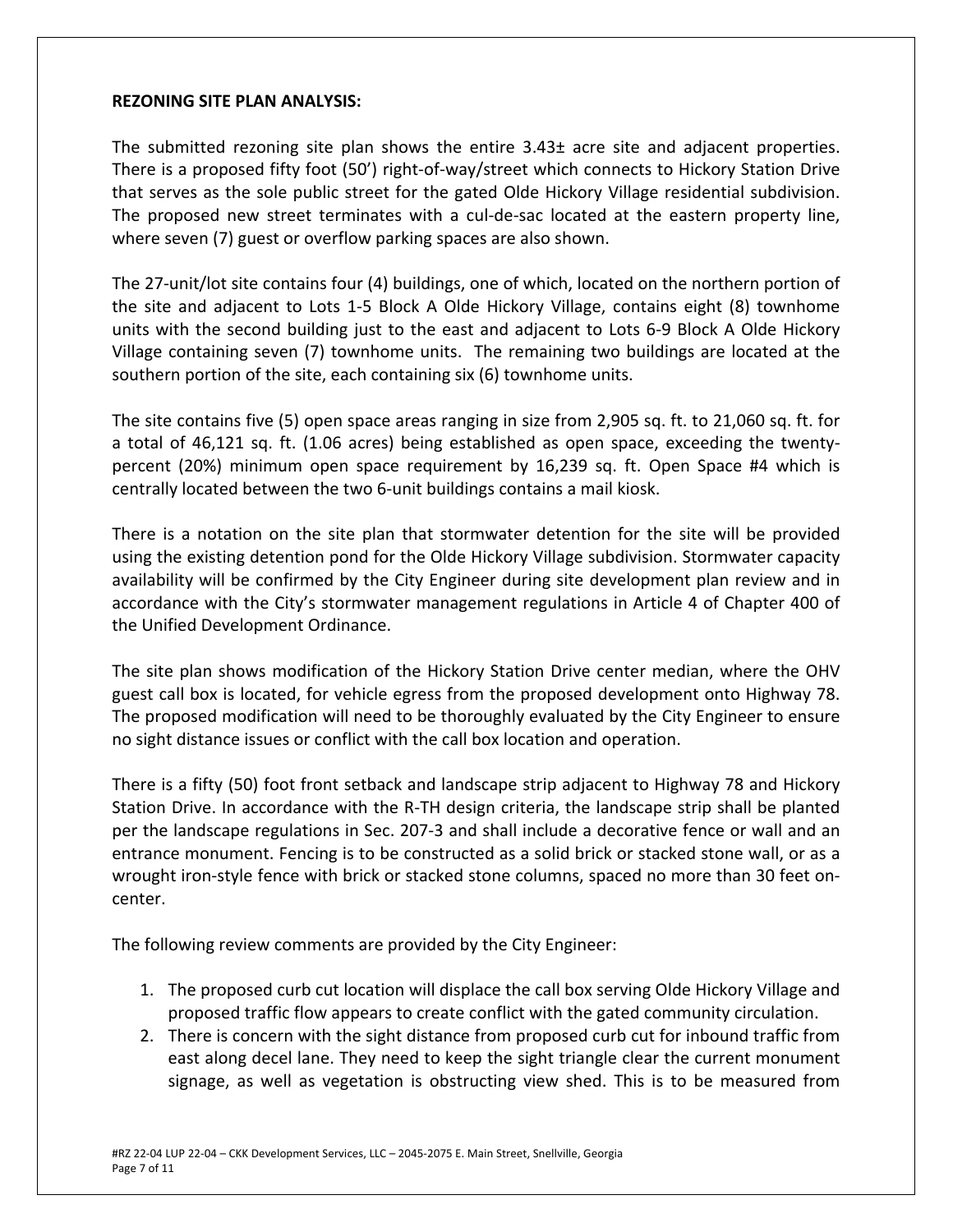where driver would be able to see around wall and vegetation or have obstructions removed/relocated.

- 3. They need to clearly show the call box, gates, etc. for the adjacent property.
- 4. Existing monument sign appears to be on the property to be rezoned. They need to demonstrate how that will be handled.
- 5. They claim storm water management is to be provided by adjacent property pond. They need to provide documentation of access rights to do so as well as capacity of storm system.

## **BUILDING ELEVATIONS ANALYSIS:**

The applicant provided conceptual exterior building elevations for the front, sides and rear for a typical 24' x 50' front‐entry townhome building. The Applicant's Letter of Intent describes the front façade consisting primarily of brick, stacked stone, or shake with fiber cement siding accents. The sides and rear of the townhomes will feature a three (3) feet high brick or stacked stone water table, with the remainder being fiber cement siding.

## **CONCURRENT VARIANCE ANALYSIS:**

Included in the application submittal is a request for four (4) variances from Chapter 200 and 400 of the Unified Development Ordinance as follows:

A. Variance from Sec. 202‐6.6. (Dimensional Standards) to reduce the 40 feet minimum site setback (not along streets) to 30 feet where abutting Olde Hickory Village to the north.

Variance Analysis: The applicant is requesting to reduce the forty (40) feet site setback to a thirty (30) foot rear building setback where adjacent to Lots 1‐10 Block A Olde Hickory Village. Although there is a six (6) feet high solid brick wall that will separate the two developments, the ten (10) foot reduction will provide building separations averaging fifty (50) feet



between the single‐family detached homes in OHV and the townhomes.

The applicant contends that the variance is *'necessary because of the limited depth of the property. Without the variance, the project would only have one row of homes (approximately 14 units), thus making the project not feasible.'* 

Recommendation: The Planning Department recommends *denial*  of the variance request.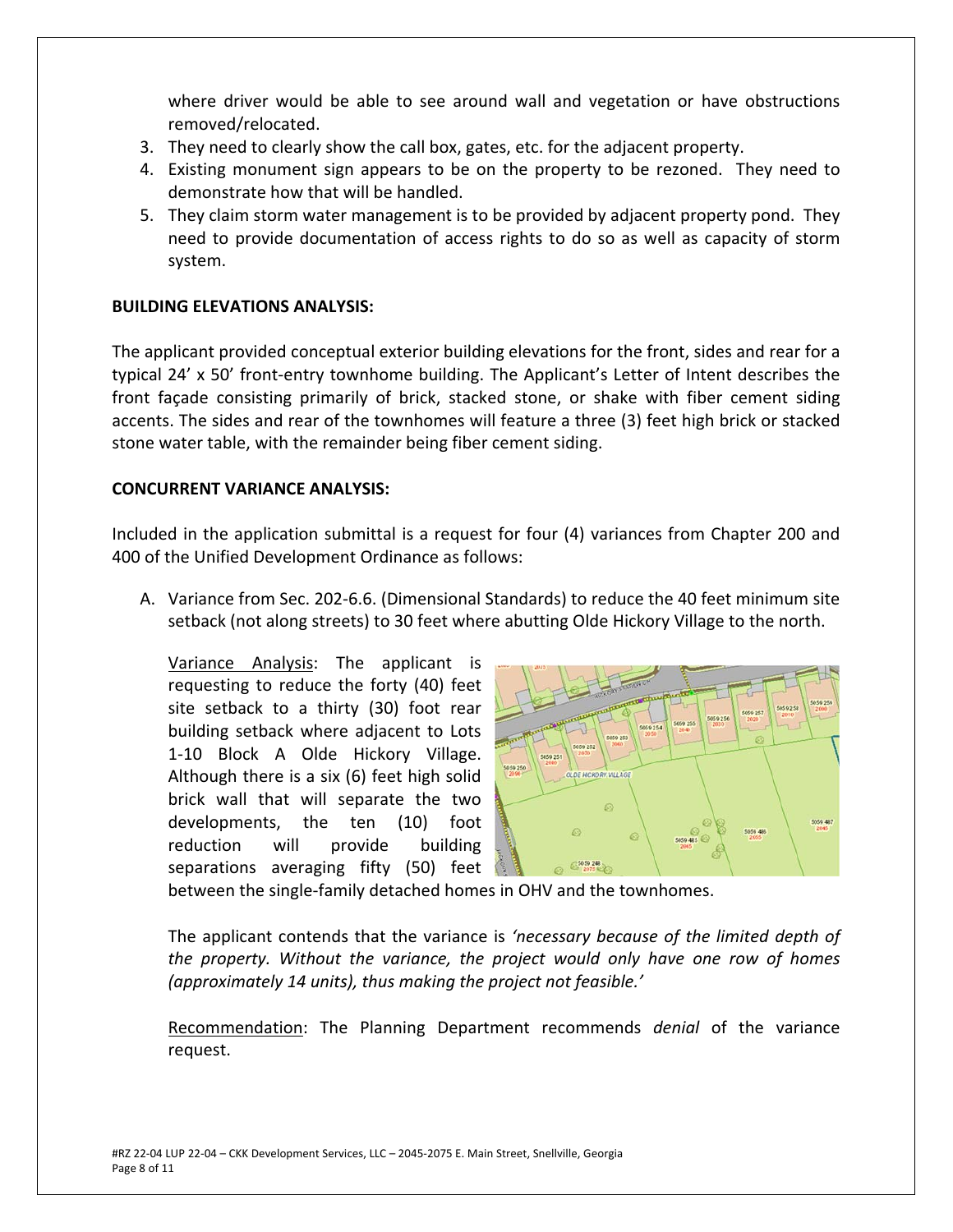B. Variance from Sec. 201‐3.3.E.1. (Small Residential Building Standards) to allow the combined area of the front building façade area to exceed more than 40% for windows and doors.

Variance Analysis: The applicant is requesting to allow more than 40% of the front building façade area for windows and doors. This is a requirement of the Small Residential Building Standards that is difficult to achieve for a townhome product that is twenty-four (24) feet wide with much of the first floor front façade area covered by a sixteen (16) feet wide garage door for a two-car garage.

Recommendation: The Planning Department recommends *approval*  of the variance request.

C. Variance from Sec. 201‐3.3.E.2. (Small Residential Building Standards) to not require a front porch or stoop.

Variance Analysis: The UDO describes a 'front porch' as follows: *"a raised structure attached to a building, forming a covered pedestrian entrance to a doorway."* And, a 'stoop' is described as follows: *"a small raised platform that serves as a pedestrian*  entrance to a building." Except for rear-entry and three-story townhomes, front-entry two‐story townhomes are customarily built on a concrete slab that is at the same grade as the garage, with no raised step-up at the doorway entrance.

Recommendation: The Planning Department recommends *approval*  of the variance request; however, it is recommended that the townhomes be designed to contain a covered entry/porch to provide some protection from the sun and weather.

D. Variance from Table 401‐4.2. (Streetscapes Required) to allow the existing 5‐feet wide sidewalk and 2‐feet wide planter strip to remain 'as‐is' within the E. Main Street public right‐of‐way.

Variance Analysis: The UDO requires sidewalks and planter strips where adjacent to roadways classified as Major Arterial (Highway 78) to be a minimum width of six (6) feet and five (5) feet, respectively. Allowing the existing five (5) feet wide sidewalk and two (2) feet wide planter strip to remain is reasonable. Continuation of the sidewalk and planter strip along the southeasterly portion of the development is a requirement.

Recommendation: The Planning Department recommends *approval*  of the variance request.

## **CONCLUSION AND STAFF RECOMMENDATION:**

In conclusion, the requested future land use plan amendment and rezoning are supported by the 2019 adopted Snellville 2040 Comprehensive Plan. The addition of a single‐family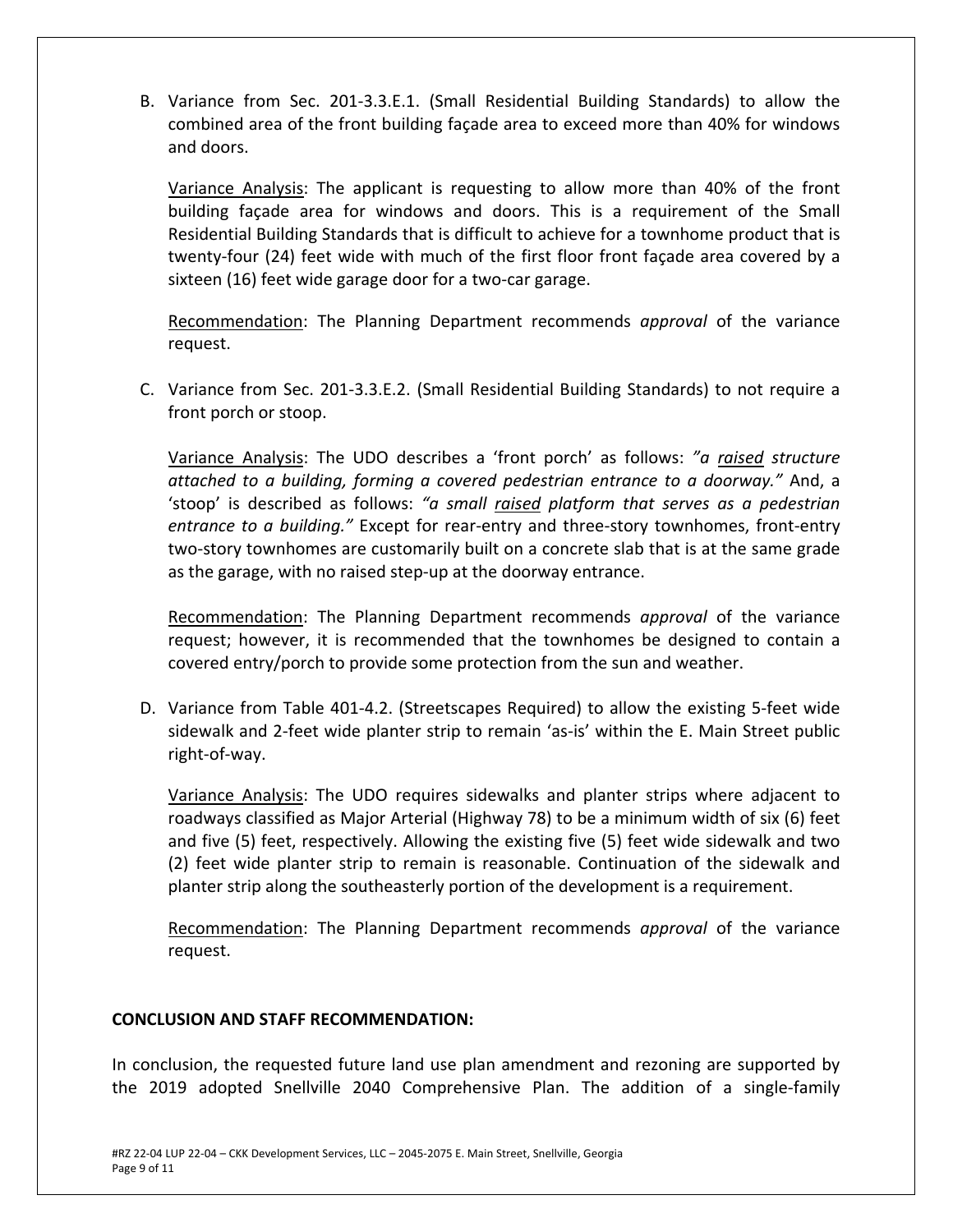residential attached (townhome) development will create just another housing option to the City's abundance of single‐family detached homes.

In conclusion, the Department of Planning and Development recommends the following actions:

- A. **Approval** of LUP 22‐04, application to amend the City of Snellville 2040 Comprehensive Plan Future Land Use Map from Commercial Retail to Medium‐Density Residential.
- B. **Approval** of RZ 22‐04, application to amend the City of Snellville Official Zoning Map from BG (General Business) District to R‐TH (Townhome Residential) District.
- C. **Approval** of variance from Sec. 201‐3.3.E.1. (Small Residential Building Standards) to allow the combined area of the front building façade area to exceed more than 40% for windows and doors.
- D. **Approval** of variance from Table 401‐4.2. (Streetscapes Required) to allow the existing 5-feet wide sidewalk and 2-feet wide planter strip to remain 'as-is' within the E. Main Street public right‐of‐way.
- E. **Approval** of variance from Sec. 201‐3.3.E.2. (Small Residential Building Standards) to not require a raised front porch or raised stoop.
- F. **Denial** of variance from Sec. 202‐6.6. (Dimensional Standards) to reduce the 40 feet minimum site setback (not along streets) to 30 feet where abutting Olde Hickory Village to the north.

The recommendations above are subject to the attachment of the following recommended **Conditions:** 

- 1. The property shall be developed in accordance with the rezoning site plan entitled "C.K.K. Development", dated 3‐16‐2022 (stamped received 4‐7‐2022), with modifications permitted to meet conditions of zoning or State, County, and City regulations. Substantial variation from the rezoning site plan, as determined by the Director of Planning and Development and the City Manager will require Mayor and Council approval.
- 2. A Home Owner's Association shall be established for the continual maintenance of open space; landscaping; walls, columns and fencing; signage; mailbox kiosk; and parking areas.
- 3. The development and townhome units are to be deed restricted to at least 90% owner‐occupied fee‐simple single‐family ownership while the remaining 10% of the townhome units may be used as non‐owner occupied (rental) units. This condition